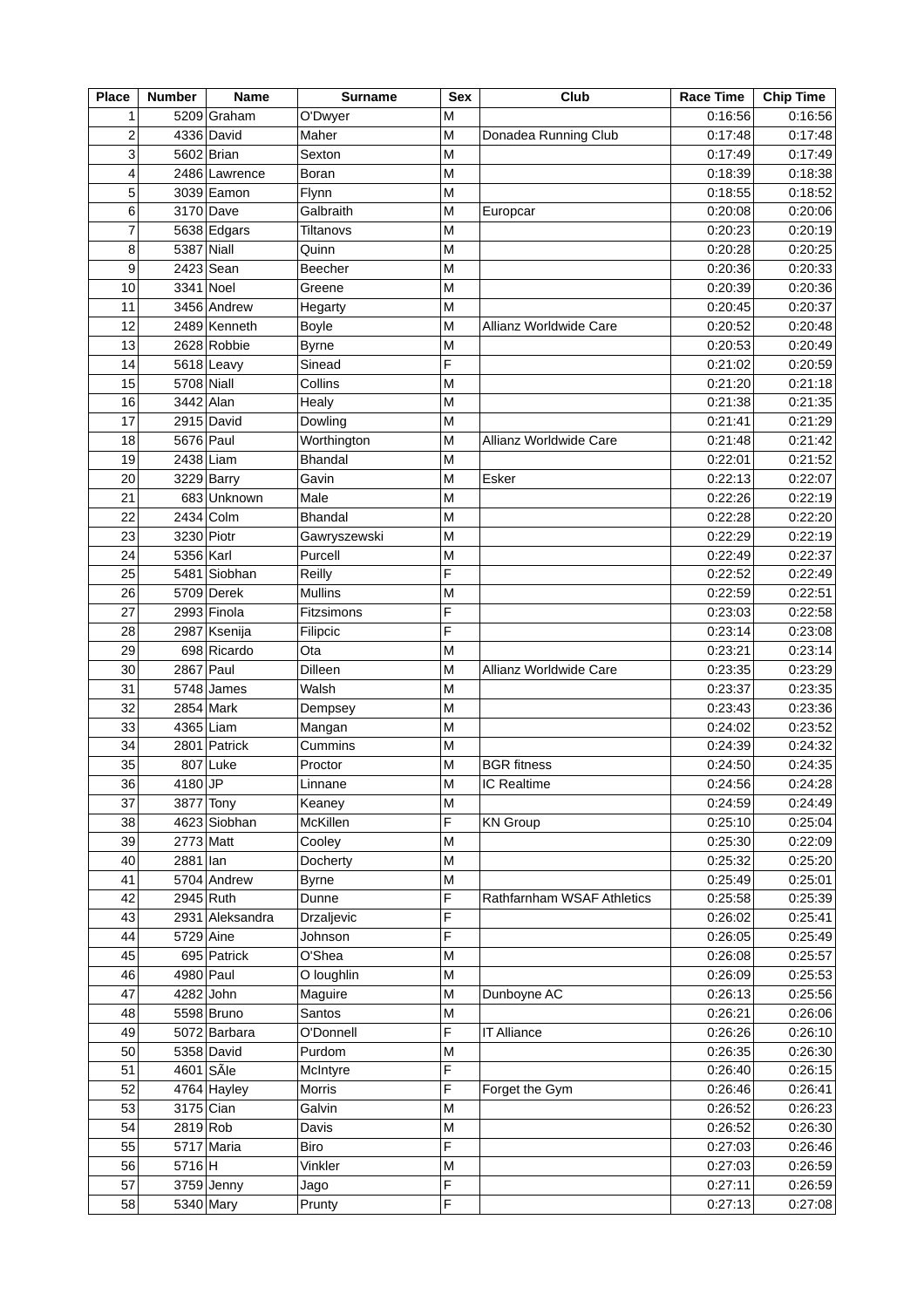| 59  |           | 5513 Douglas   | Rodrigues Martins | M |                             | 0:27:15 | 0:26:48 |
|-----|-----------|----------------|-------------------|---|-----------------------------|---------|---------|
| 60  |           | 3002 Martin    | Flood             | M |                             | 0:27:25 | 0:26:47 |
| 61  |           | 4580 David     | Mchugh            | M |                             | 0:27:30 | 0:27:10 |
| 62  | 3709 Paul |                | Hughes            | M |                             | 0:27:35 | 0:27:12 |
| 63  |           | 2237 Patricia  | <b>Barlow</b>     | F | Esker running group         | 0:27:37 | 0:27:08 |
| 64  |           | 5696 Derek     | Keating           | M |                             | 0:27:38 | 0:27:36 |
| 65  |           | 486 Pamela     | Lawlor            | F | <b>Waterstown Warriors</b>  | 0:27:40 | 0:27:21 |
| 66  |           | 5180 Siobhan   | O'Driscoll        | F |                             | 0:27:42 | 0:27:25 |
| 67  |           | 823 Luke       | Quirke            | M |                             | 0:27:44 | 0:27:11 |
| 68  | 3720 Ibon |                | Ibarrola          | M |                             | 0:27:45 | 0:27:24 |
| 69  | 5019 Luis |                | Ocharan           | M | <b>Boca Raton Triathlon</b> | 0:28:09 | 0:28:02 |
| 70  |           |                |                   | F |                             |         |         |
|     |           | 5707 Sinead    | Curtis            |   |                             | 0:28:11 | 0:27:53 |
| 71  |           | 5264 Michelle  | Owens             | F |                             | 0:28:11 | 0:28:01 |
| 72  | 4755 lan  |                | Monahan           | M |                             | 0:28:14 | 0:27:46 |
| 73  |           | 77 Alison      | <b>Brennan</b>    | F |                             | 0:28:15 | 0:27:53 |
| 74  |           | 4355 Chris     | Mahon             | M |                             | 0:28:20 | 0:27:47 |
| 75  | 5271      | Jolita         | Penkeviciute      | F |                             | 0:28:20 | 0:26:58 |
| 76  |           | 5741 Megan     | Cummins           | F |                             | 0:28:20 | 0:28:00 |
| 77  |           | 3829 Paula     | Keaney            | F |                             | 0:28:21 | 0:27:56 |
| 78  |           | 3221 Deirdre   | Garvey            | F |                             | 0:28:29 | 0:28:14 |
| 79  |           | 2953 Laura     | Edghill           | F |                             | 0:28:30 | 0:28:09 |
| 80  |           | 5416 Katie     | Raeburn           | F |                             | 0:28:31 | 0:28:10 |
| 81  |           | 3071 Hazel     | Foster            | F | Waterstown Warriors         | 0:28:35 | 0:28:07 |
| 82  |           | 4061 Robert    | Kozicki           | M |                             | 0:28:35 | 0:28:22 |
| 83  |           | 5628 Csaba     | Szombati          | M |                             | 0:28:45 | 0:28:18 |
| 84  | 5153 Orla |                | O'Donoghue        | F | Allianz Worldwide Care      | 0:28:47 | 0:28:35 |
| 85  |           | 2765 Raymond   | Clear             | M |                             | 0:28:49 | 0:28:08 |
| 86  |           | 5706 Jennifer  | Lee               | F |                             | 0:29:00 | 0:28:27 |
| 87  |           | 5172 Michelle  | O'Dowd            | F |                             |         |         |
|     |           |                |                   | F |                             | 0:29:10 | 0:28:48 |
| 88  |           | 285 Kate       | FitzHerbert       |   |                             | 0:29:13 | 0:28:48 |
| 89  |           | 5054 Shona     | O'Donnell         | F |                             | 0:29:16 | 0:28:45 |
| 90  |           | 5698 Denis     | Nolan             | M |                             | 0:29:18 | 0:28:38 |
| 91  |           | 5683 Fran      | <b>Breen</b>      | M | Allianz Worldwide Care      | 0:29:19 | 0:29:02 |
| 92  |           | 4112 Tony      | Lawlor            | M |                             | 0:29:19 | 0:28:51 |
| 93  | 2755 Min  |                | Cheng             | F | Allianz Worldwide Care      | 0:29:20 | 0:29:09 |
| 94  |           | 5204 Michelle  | O'Driscoll        | E |                             | 0:29:22 | 0:28:53 |
| 95  |           | $2251$ Niall   | <b>Barry</b>      | M |                             | 0:29:23 | 0:28:53 |
| 96  |           | 1213 Keith     | Adams             | M |                             | 0:29:25 | 0:28:58 |
| 97  | 2258 Ava  |                | <b>Battles</b>    | F |                             | 0:29:25 | 0:28:58 |
| 98  |           | 4975 Keith     | Nolan             | M | <b>Esker Celtic</b>         | 0:29:26 | 0:28:56 |
| 99  |           | 987 Claire     | Twomey            | F |                             | 0:29:26 | 0:28:57 |
| 100 |           | 5699 martin    | Reilly            | M |                             | 0:29:26 | 0:28:58 |
| 101 | 4449 Ann  |                | Masterson         | F |                             | 0:29:26 | 0:28:50 |
| 102 |           | 5211 Aoife     | O'Leary           | F |                             | 0:29:29 | 0:28:53 |
| 103 |           | $4744$ Regina  | Molloy            | F |                             | 0:29:31 | 0:29:02 |
| 104 |           | 548 Jenny      | Martin            | F |                             | 0:29:32 | 0:29:20 |
| 105 |           | 689 Helen      | O'Callaghan       | F |                             | 0:29:33 | 0:28:59 |
|     |           |                |                   |   |                             |         |         |
| 106 | 5454 Jill |                | Redmond           | F | Evolve                      | 0:29:39 | 0:29:18 |
| 107 |           | 5700 Caroline  | Sullivan          | M |                             | 0:29:43 | 0:29:13 |
| 108 |           | 5746 Alexandra | Margitai          | F |                             | 0:29:52 | 0:29:25 |
| 109 |           | $5745$ Lajos   | Scombati          | M |                             | 0:29:53 | 0:29:35 |
| 110 | 4944 Lisa |                | NÃ Loingsigh      | F |                             | 0:29:57 | 0:29:34 |
| 111 |           | 5603 Yalda     | Shahidi           | F |                             | 0:30:08 | 0:29:42 |
| 112 |           | 4380 Pamela    | Manscier          | F |                             | 0:30:11 | 0:30:01 |
| 113 |           | $667$ Tara     | Mullen            | F |                             | 0:30:25 | 0:29:50 |
| 114 |           | 2898 Audrey    | Dolan             | F |                             | 0:30:27 | 0:30:17 |
| 115 |           | 5495 Julie     | Reilly            | F | Waterstown warriors         | 0:30:28 | 0:30:06 |
| 116 |           | 3927 Maureen   | Kelly             | F |                             | 0:30:29 | 0:29:56 |
| 117 |           | 2424 Edel      | <b>Bhandal</b>    | F |                             | 0:30:29 | 0:29:54 |
|     |           |                |                   |   |                             |         |         |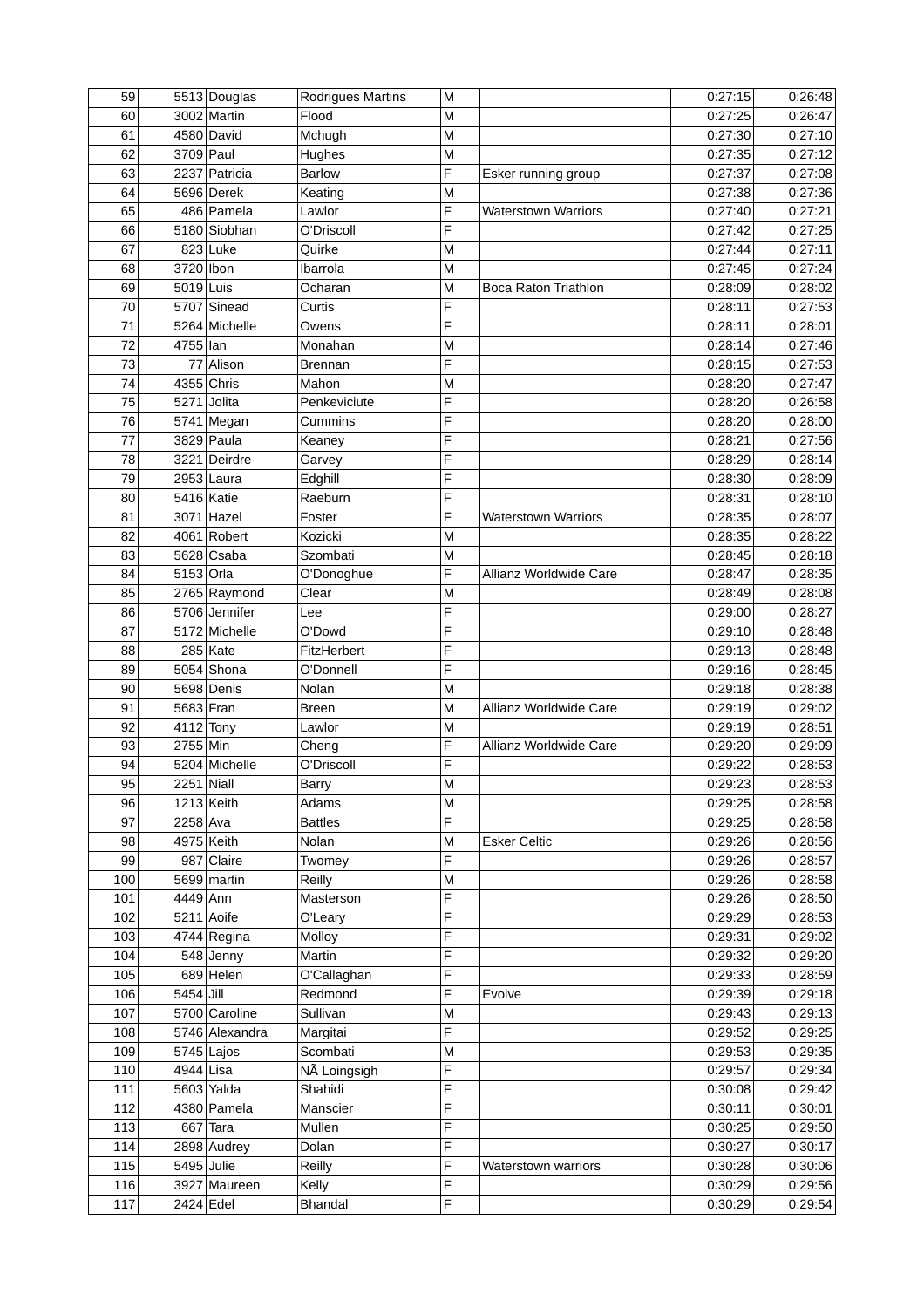| 118 |             | 2914 Elaine     | Donohoe           | F              |                            | 0:30:31 | 0:30:15 |
|-----|-------------|-----------------|-------------------|----------------|----------------------------|---------|---------|
| 119 |             | 5629 Jakub      | Szyslak           | M              |                            | 0:30:41 | 0:30:13 |
| 120 |             | 348 Wesley      | Halliday          | M              |                            | 0:30:42 | 0:30:19 |
| 121 |             | 2943 Lindsey C  | Dunne             | F              |                            | 0:30:45 | 0:30:20 |
| 122 |             | 2984 Fiona      | Fay               | F              |                            | 0:30:45 | 0:30:34 |
| 123 |             | 2777 Claudia    | Craven            | F              |                            | 0:30:47 | 0:30:36 |
| 124 |             | 5714 Emma       | Murphy            | F              |                            | 0:30:50 | 0:30:26 |
| 125 |             | 5742 Kathleen   | Riordan           | F              |                            | 0:30:51 | 0:30:20 |
| 126 |             | 5637 Emma       | Thompson          | F              |                            | 0:30:51 | 0:30:30 |
| 127 |             | 2807 Matthew    | Dames             | M              |                            | 0:30:54 | 0:30:41 |
| 128 |             | 5608 Jackie     | Sharlott          | F              |                            | 0:30:59 | 0:30:50 |
| 129 |             | 5251 Amanda     | Owens             | F              | Inbhear Mor AC             | 0:31:00 | 0:30:40 |
| 130 | 5710 Rob    |                 | <b>Brennan</b>    | M              |                            | 0:31:02 | 0:30:36 |
| 131 |             | 2265 Frances    |                   | F              | Naomh Ciaran AC            | 0:31:02 | 0:30:24 |
|     |             |                 | <b>Beatty</b>     |                |                            |         | 0:30:59 |
| 132 |             | 4571 Jennifer   | <b>McGuinness</b> | M<br>F         |                            | 0:31:03 |         |
| 133 |             | 2933 Emma       | Duffy             |                |                            | 0:31:05 | 0:30:48 |
| 134 |             | 390 Michelle    | Joyce             | F              |                            | 0:31:08 | 0:31:04 |
| 135 |             | 119 Marianne    | Carter            | F              |                            | 0:31:09 | 0:31:05 |
| 136 |             | 2999 Denise     | Flood             | F              | <b>Waterstown Warriors</b> | 0:31:11 | 0:30:49 |
| 137 |             | 3275 Laura      | Geoghegan         | F              |                            | 0:31:13 | 0:30:48 |
| 138 | 2645 Ben    |                 | Carry             | M              |                            | 0:31:14 | 0:30:31 |
| 139 |             | $2715$ Ingus    | Celms             | M              |                            | 0:31:15 | 0:30:48 |
| 140 |             | $2962$ Antra    | Emkure            | F              |                            | 0:31:16 | 0:30:58 |
| 141 | 4825 Lisa   |                 | Mulroe            | M              |                            | 0:31:16 | 0:30:33 |
| 142 |             | 196 Pearl       | Cumiskey          | F              |                            | 0:31:19 | 0:31:07 |
| 143 |             | 2919 Caroline   | Doyle             | F              | Waterstown warriors        | 0:31:20 | 0:30:58 |
| 144 |             | 1260 Steven     | An                | M              |                            | 0:31:20 | 0:30:41 |
| 145 |             | 4925 Dean       | Murray            | M              |                            | 0:31:24 | 0:31:03 |
| 146 |             | 4519 Pamela     | McConnon          | F              |                            | 0:31:25 | 0:30:38 |
| 147 |             | 588 Anne        | McGrane           | F              | <b>Lucan Harriers</b>      | 0:31:28 | 0:31:06 |
| 148 |             | 5750 Maria      | Donohoe           | F              |                            | 0:31:29 | 0:31:04 |
| 149 |             | 556 Sinead      | Maye              | F              |                            | 0:31:29 | 0:31:21 |
| 150 |             | 5099 Deborah    | O'Donnell         | F              |                            | 0:31:30 | 0:30:57 |
| 151 |             | 449 Tracey      | Kilpatrick        | F              |                            | 0:31:33 | 0:30:53 |
| 152 |             | 28 Jody         | <b>Bartley</b>    | F              |                            | 0:31:34 | 0:30:52 |
| 153 |             | 4762 Susana     | Monteiro          | F              | Allianz Worldwide Care     | 0:31:53 | 0:31:37 |
| 154 |             | 3682 Brenda     | Hughes            | $\overline{F}$ |                            | 0:31:53 | 0:31:43 |
| 155 |             | 4402 Louise     | Marshall          | F              | Allianz Worldwide Care     | 0:31:56 | 0:31:36 |
| 156 |             | $2623$ Tracy    | <b>Byrne</b>      | F              | Allianz Worldwide Care     | 0:32:08 | 0:31:48 |
| 157 |             | 2977 Antoinette | Farrell           | F              |                            | 0:32:13 | 0:31:55 |
| 158 |             | 4227 Linda      | Lynch             | F              |                            | 0:32:14 | 0:31:56 |
| 159 |             | 2250 Clayton    | <b>Barrozo</b>    | M              | Allianz Worldwide Care     | 0:32:16 | 0:31:52 |
| 160 |             | 2789 Deirdre    | Cullen            | F              | Allianz Worldwide Care     | 0:32:18 | 0:32:05 |
| 161 |             | $2640$ Scott    | Campbell          | M              |                            | 0:32:20 | 0:31:33 |
| 162 |             | 1312 Sarah Jane | Armstrong         | F              |                            | 0:32:22 | 0:32:03 |
| 163 |             | 5307 Alice      | Poland            | F              |                            | 0:32:24 | 0:32:00 |
| 164 |             | $3041$ Tracy    | Foran             | F              |                            | 0:32:24 | 0:32:01 |
| 165 |             | 5470 Ciara      | O'Regan           | F              |                            | 0:32:33 | 0:32:07 |
| 166 |             | 3886 Denise     | Kelly             | F              | Esker running club         | 0:32:38 | 0:32:09 |
| 167 |             | 4688 Cliona     |                   | F              |                            | 0:32:40 | 0:32:08 |
|     | $3311$ Jeff |                 | Mohan             |                | Esker running club         |         | 0:32:22 |
| 168 |             |                 | Gleeson           | M              |                            | 0:32:42 |         |
| 169 |             | $2930$ Josip    | <b>Druzianic</b>  | M              |                            | 0:32:43 | 0:32:07 |
| 170 |             | 5623 Naomi      | Somerville        | F              |                            | 0:32:48 | 0:32:19 |
| 171 |             | 4570 Andrea     | McGee             | F              |                            | 0:32:48 | 0:32:21 |
| 172 |             | 3014 Jennifer   | Flynn             | F              |                            | 0:32:49 | 0:32:12 |
| 173 |             | 5500 Clodagh    | Reynolds          | F              |                            | 0:32:51 | 0:32:43 |
| 174 |             | 5650 Mariea     | Tobin             | F              |                            | 0:32:59 | 0:32:23 |
| 175 |             | 5720 Elayne     | Murphy            | F              |                            | 0:33:04 | 0:32:32 |
| 176 |             | 5721 Caroline   | <b>Buckley</b>    | F              |                            | 0:33:05 | 0:32:33 |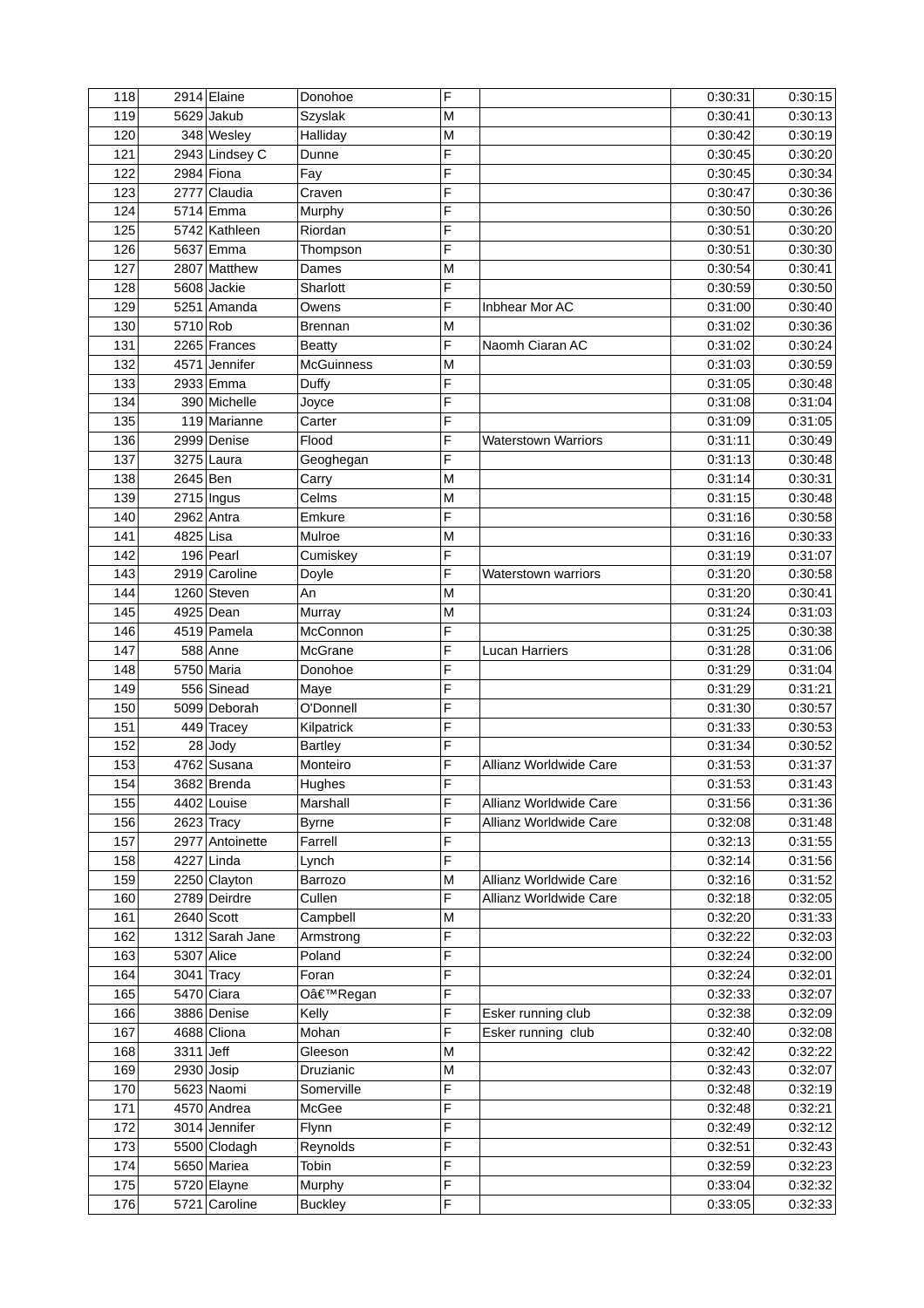| 177        | 5509 Jan   |                  | Rice           | F | Dunboyne AC                  | 0:33:06 | 0:32:36 |
|------------|------------|------------------|----------------|---|------------------------------|---------|---------|
| 178        |            | 3339 Emma        | Greene         | F |                              | 0:33:06 | 0:32:48 |
| 179        |            | 2457 David       | <b>Bolger</b>  | M |                              | 0:33:07 | 0:32:50 |
| 180        |            | 3878 Fiona       | Kelly          | F |                              | 0:33:08 | 0:32:34 |
| 181        |            | $2858$ James     | Devine         | M |                              | 0:33:13 | 0:27:58 |
| 182        |            | 3552 Kellie      | Hill           | F | Cap Gemini - Bank of Ireland | 0:33:16 | 0:32:37 |
| 183        | 2863 Joe   |                  | Diggins        | M |                              | 0:33:18 | 0:32:42 |
| 184        |            | 5228 Nikola      | O'Neill        | F |                              | 0:33:26 | 0:32:51 |
| 185        |            | 2817 O'Neill     | Darragh        | M |                              | 0:33:27 | 0:32:53 |
| 186        |            | 2951 Erika       |                | F |                              | 0:33:38 | 0:33:07 |
|            |            |                  | Dunphy         |   | Balbriggan road runners      |         | 0:33:08 |
| 187        |            | 5749 Brian       | Dunphy         | M |                              | 0:33:39 |         |
| 188        |            | 5422 Neelima     | Rao            | F | Allianz Worldwide Care       | 0:33:41 | 0:33:20 |
| 189        |            | 4666 Victoria    | Meade          | F |                              | 0:33:41 | 0:33:07 |
| 190        |            | 3526 Maria       | Hennessy       | F |                              | 0:33:43 | 0:33:04 |
| 191        |            | 5624 Gomathy     | Subramanian    | F | Allianz Worldwide Care       | 0:33:44 | 0:33:10 |
| 192        |            | 694 Sheila       | O'Mahoney      | F |                              | 0:33:58 | 0:33:27 |
| 193        |            | 4774 Holly       | <b>Morris</b>  | F |                              | 0:33:59 | 0:33:19 |
| 194        |            | 4626 Ciaran      | McKillen       | M | kn gROUP                     | 0:34:01 | 0:33:56 |
| 195        |            | 3318 Ailbhe      | Glennon        | F |                              | 0:34:02 | 0:28:47 |
| 196        | 2435 Bill  |                  | <b>Bhandal</b> | M |                              | 0:34:05 | 0:33:26 |
| 197        |            | 2969 Sharon      | Fagan          | F |                              | 0:34:18 | 0:33:42 |
| 198        |            | 4185 Zhenyang    | Liu            | F | CR <sub>2</sub>              | 0:34:22 | 0:34:09 |
| 199        |            | 4782 Tuhin       | Mukerji        | M |                              | 0:34:43 | 0:34:09 |
| 200        |            | 4013 Aleksandras | Kiseliovas     | M |                              | 0:34:50 | 0:34:15 |
| 201        |            | 5651 Shauna      | Tobin          | F |                              | 0:34:58 | 0:34:29 |
| 202        |            | 404 Mark         | Kavanagh       | M |                              | 0:35:20 | 0:34:44 |
| 203        | 3359 Terri |                  | Harcourt       | F |                              | 0:35:24 | 0:34:41 |
| 204        |            | 4795 Cynthia     | <b>Mullins</b> | F | <b>Waterstown warriors</b>   | 0:35:28 | 0:35:03 |
| 205        |            | 3362 Nicol       | Harrington     | F |                              | 0:35:33 | 0:34:55 |
| 206        |            | 4968 Aimee       | Nolan          | F |                              | 0:35:34 | 0:35:02 |
|            |            |                  |                | F |                              |         |         |
| 207        |            | 3331 Maebh       | Grace          |   |                              | 0:35:44 | 0:35:12 |
| 208        |            | 5368 Sandra      | Pye            | F |                              | 0:35:49 | 0:35:12 |
| 209        |            | $5315$ Laura     | Price          | F |                              | 0:35:50 | 0:35:05 |
| 210        |            | 2787 Evelyn      | Crothers       | F |                              | 0:35:50 | 0:35:05 |
| 211        |            | 2586 Aoife       | <b>Burke</b>   | F |                              | 0:35:51 | 0:35:31 |
| 212        |            | $2191$ Thais     | Aykroyd        | F |                              | 0:35:53 | 0:35:25 |
| 213        |            | 2601 Aideen      | <b>Burke</b>   | F |                              | 0:35:53 | 0:35:32 |
| 214        |            | 4213 Lesley      | Lynch          | F |                              | 0:36:06 | 0:34:21 |
| 215        |            | 2629 Bryan       | Cahir          | M |                              | 0:36:08 | 0:34:17 |
| 216        |            | 5583 Lorena      | Romeo da Silva | F |                              | 0:36:12 | 0:35:33 |
| 217        |            | 5049 Debbie      | O'Dempsey      | F |                              | 0:36:13 | 0:35:40 |
| 218        |            | $5731$ Helen     | Gill           | F |                              | 0:36:14 | 0:35:37 |
| 219        |            | 3940 Susan       | Kelly          | F | Waterstown Warriors          | 0:36:16 | 0:35:46 |
| 220        |            | 2998 Bernie      | Flaherty       | F |                              | 0:36:31 | 0:35:53 |
| 221        |            | 4942 Reidin      | Ni Aonghusa    | F |                              | 0:36:33 | 0:36:06 |
| 222        |            | 5635 Ahmed       | Teitali        | М | Allianz Worldwide Care       | 0:36:39 | 0:36:00 |
| 223        |            | 5109 Louise      | O'Donoghue     | F |                              | 0:36:45 | 0:33:39 |
| 224        |            | 88 Mary          | <b>Brennan</b> | F | Individual                   | 0:36:48 | 0:36:11 |
| 225        | 2834 PJ    |                  | Delaney        | M |                              | 0:37:04 | 0:36:21 |
|            |            | 3209 Eloy        |                | M |                              | 0:37:05 | 0:36:36 |
| 226<br>227 |            | 4249 Padraig     | Garcia Nunez   |   |                              | 0:37:10 | 0:36:34 |
|            |            |                  | Mac Aodha      | M |                              |         |         |
| 228        |            | 4983 Amy         | O'Brien        | F |                              | 0:37:28 | 0:36:46 |
| 229        | 2507 Lisa  |                  | <b>Brennan</b> | F | <b>Waterstown Warriors</b>   | 0:37:30 | 0:36:55 |
| 230        |            | 4732 Denise      | Molloy         | F |                              | 0:37:31 | 0:36:50 |
| 231        |            | 2992 Lynda       | Fitzpatrick    | F |                              | 0:38:16 | 0:37:38 |
| 232        |            | 2805 Brendan     | Cummins        | M |                              | 0:38:19 | 0:37:39 |
| 233        |            | $2616$ Ciara     | <b>Butler</b>  | F |                              | 0:38:20 | 0:37:51 |
| 234        |            | 5674 Jeanine     | Woll           | F | <b>Bocar Raton Triathlon</b> | 0:38:23 | 0:37:45 |
| 235        |            | 5680 Muneer      | Muhammed       | M | Allianz Worldwide Care       | 0:38:29 | 0:37:48 |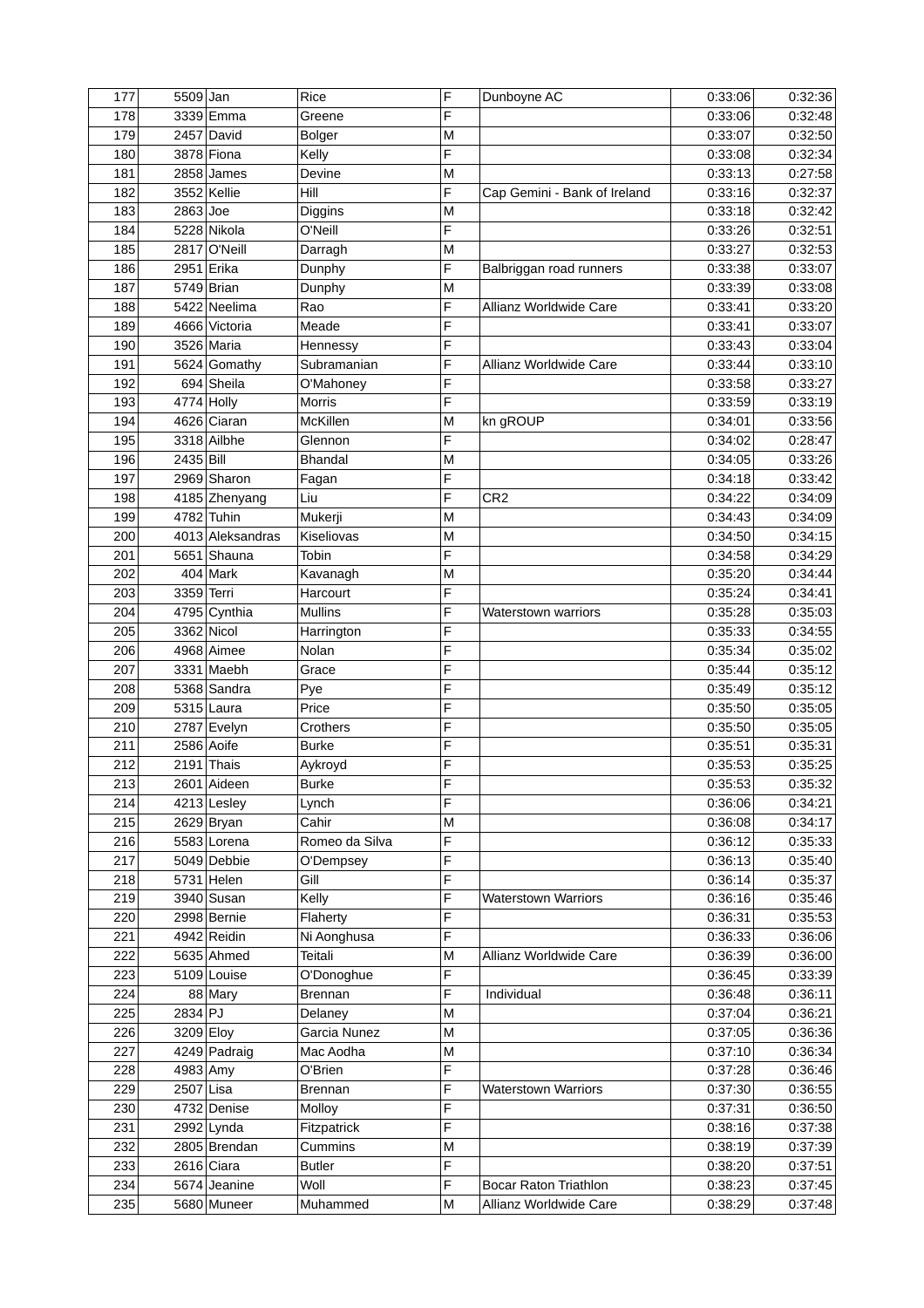| 236 |           | 3327 Jeanette   | Glynn                | F              |                            | 0:38:32 | 0:38:15 |
|-----|-----------|-----------------|----------------------|----------------|----------------------------|---------|---------|
| 237 |           | 4076 Prijin Joy | Kurian               | F              | Allianz Worldwide Care     | 0:38:33 | 0:37:56 |
| 238 |           | $871$ Lisa      | Ronayne              | F              |                            | 0:38:53 | 0:38:33 |
| 239 |           | 49 Alan         | Bermingham           | M              |                            | 0:38:54 | 0:38:21 |
| 240 |           | 658 Jessica     | Milner Cohn          | F              |                            | 0:39:00 | 0:38:20 |
| 241 |           | $5620$ Kathy    | Smyth                | F              |                            | 0:39:12 | 0:38:42 |
| 242 |           | 2778 Shannon    | Cronin               | F              | Cherryorchard running club | 0:39:15 | 0:38:54 |
| 243 |           | 2756 Stephanie  | Clarke               | F              | IC Realtime                | 0:39:33 | 0:38:58 |
| 244 |           | 69 Niamh        | <b>Brady</b>         | F              |                            | 0:39:36 | 0:39:08 |
| 245 |           | 5210 Catherine  | O'Keefe              | F              | <b>Wolfpack RC</b>         | 0:39:42 | 0:39:15 |
| 246 |           | 1343 Josephine  |                      | F              | <b>Wolfpack RC</b>         | 0:39:43 | 0:39:15 |
| 247 |           | 2017 Martina    | Armstrong            | F              |                            |         | 0:39:22 |
|     |           |                 | Arpac                |                |                            | 0:39:55 |         |
| 248 |           | 2479 Sharon     | <b>Booth</b>         | F              |                            | 0:40:25 | 0:39:54 |
| 249 |           | 3680 Fiona      | Hughes               | F              |                            | 0:40:25 | 0:39:54 |
| 250 |           | 533 Chloe       | Macauley             | F              |                            | 0:40:37 | 0:24:28 |
| 251 |           | 5736 Carol      | O Reilly             | F              |                            | 0:40:55 | 0:40:18 |
| 252 |           | 5735 Leanne     | Kelly                | F              |                            | 0:40:55 | 0:40:31 |
| 253 |           | 5734 Courtney   | O Driscoll           | F              |                            | 0:40:57 | 0:40:31 |
| 254 |           | 1104 Norain     | <b>Zainal Abidin</b> | F              |                            | 0:40:57 | 0:40:21 |
| 255 |           | 2972 Fergal     | Fagan                | M              |                            | 0:40:58 | 0:40:15 |
| 256 |           | 1072 Aireen     | Zainal               | F              |                            | 0:41:15 | 0:40:45 |
| 257 |           | 5655 Mags       | Tormey               | F              |                            | 0:41:35 | 0:40:47 |
| 258 |           | 3345 Michael    | Grufferty            | M              | IC Realtime                | 0:41:55 | 0:41:19 |
| 259 |           | 5611 Artur      | Silva Manoel         | M              |                            | 0:42:05 | 0:41:31 |
| 260 |           | 1224 Aretuza    | Alves Branco         | F              |                            | 0:42:06 | 0:41:32 |
| 261 |           | 3542 Delphine   | Henry                | F              |                            | 0:42:07 | 0:41:31 |
| 262 |           | 4205 Pamela     | Loughrey             | F              |                            | 0:42:11 | 0:41:34 |
| 263 |           | 2609 Caroline   | <b>Butler</b>        | F              |                            | 0:42:13 | 0:41:35 |
| 264 | 4554 Kate |                 | McDonnell            | F              | <b>Waterstown Warriors</b> | 0:42:19 | 0:41:43 |
| 265 |           | 3032 Maura      | Flynn                | F              | <b>Waterstown warriors</b> | 0:42:19 | 0:41:53 |
| 266 |           | 2244 Suzanne    | <b>Barr</b>          | F              |                            | 0:42:20 | 0:41:54 |
|     |           |                 |                      |                | Waterstown warriors        |         |         |
| 267 |           | 245 THOMAS      | <b>EGAN</b>          | M              |                            | 0:43:07 | 0:42:23 |
| 268 |           | 2806 Elaine     | <b>Curtis Hughes</b> | F              |                            | 0:43:09 | 0:42:38 |
| 269 |           | 4471 Lorraine   | Mc Cormac            | F              | <b>Waterstown Warriors</b> | 0:43:10 | 0:42:44 |
| 270 |           | $825$ Rina      | Rahman               | F              |                            | 0:43:10 | 0:42:34 |
| 271 |           | 3923 Denyse     | Kelly                | F              | <b>Waterstown Warriors</b> | 0:43:13 | 0:42:46 |
| 272 |           | $3971$ Sarah    | Kennedy Farrell      | $\overline{F}$ |                            | 0:43:21 | 0:42:42 |
| 273 |           | 2981 Kevin      | Farrell              | M              |                            | 0:43:23 | 0:42:41 |
| 274 |           | 557 Eric        | Mc Govern            | M              |                            | 0:43:24 | 0:43:20 |
| 275 |           | 5601 Raghda     | Serag                | M              | Allianz Worldwide Care     | 0:43:28 | 0:42:55 |
| 276 |           | $891$ Paula     | Sheridan             | F              |                            | 0:43:42 | 0:43:21 |
| 277 |           | 2950 Rachel     | Dunne                | F              | Waterstown Warriors        | 0:43:53 | 0:43:21 |
| 278 |           | 5705 Laura      | Ryan                 | F              |                            | 0:43:54 | 0:43:22 |
| 279 |           | 2620 Amanda     | <b>Byrne</b>         | F              | <b>Waterstown Warriors</b> | 0:43:56 | 0:43:24 |
| 280 |           | 2872 Leighanne  | Dillon               | F              | Allianz Worldwide Care     | 0:44:43 | 0:44:06 |
| 281 |           | $5715$ Linda    | Dillon               | F              |                            | 0:44:44 | 0:44:01 |
| 282 |           | 5617 Bernie     | Simpson              | F              |                            | 0:45:30 | 0:45:06 |
| 283 |           | 4136 Natasha    | Lester               | F              | Waterstown warriors        | 0:45:31 | 0:45:07 |
| 284 |           | 5686 George     | Tattan               | M              |                            | 0:45:45 | 0:45:10 |
| 285 |           | $2534$ Shena    | <b>Brien</b>         | F              |                            | 0:45:46 | 0:45:06 |
|     |           | 700 Michael     | Peel                 | M              |                            |         | 0:47:18 |
| 286 |           |                 |                      |                |                            | 0:47:20 |         |
| 287 |           | 4427 Arjan      | Martyn Vos Reinders  | M              |                            | 0:48:03 | 0:47:23 |
| 288 |           | 70 Peter        | Breen                | M              |                            | 0:50:08 | 0:49:57 |
| 289 |           | 4183 Eamonn     | Lion                 | M              |                            | 0:53:16 | 0:52:27 |
| 290 |           | 2917 Nora       | Doyle                | F              |                            | 0:55:23 | 0:55:01 |
| 291 |           | 460 Eliza       | Knop                 | F              |                            | 1:00:29 | 0:59:58 |
| 292 |           | 563 Moira       | Mc namara            | F              |                            | 1:02:19 | 1:01:48 |
| 293 |           | $521$ John      | Leonard              | M              |                            | 1:05:19 | 1:04:59 |
| 294 |           | 165 Sandra      | Coogan               | F              |                            | 1:14:37 | 1:14:10 |